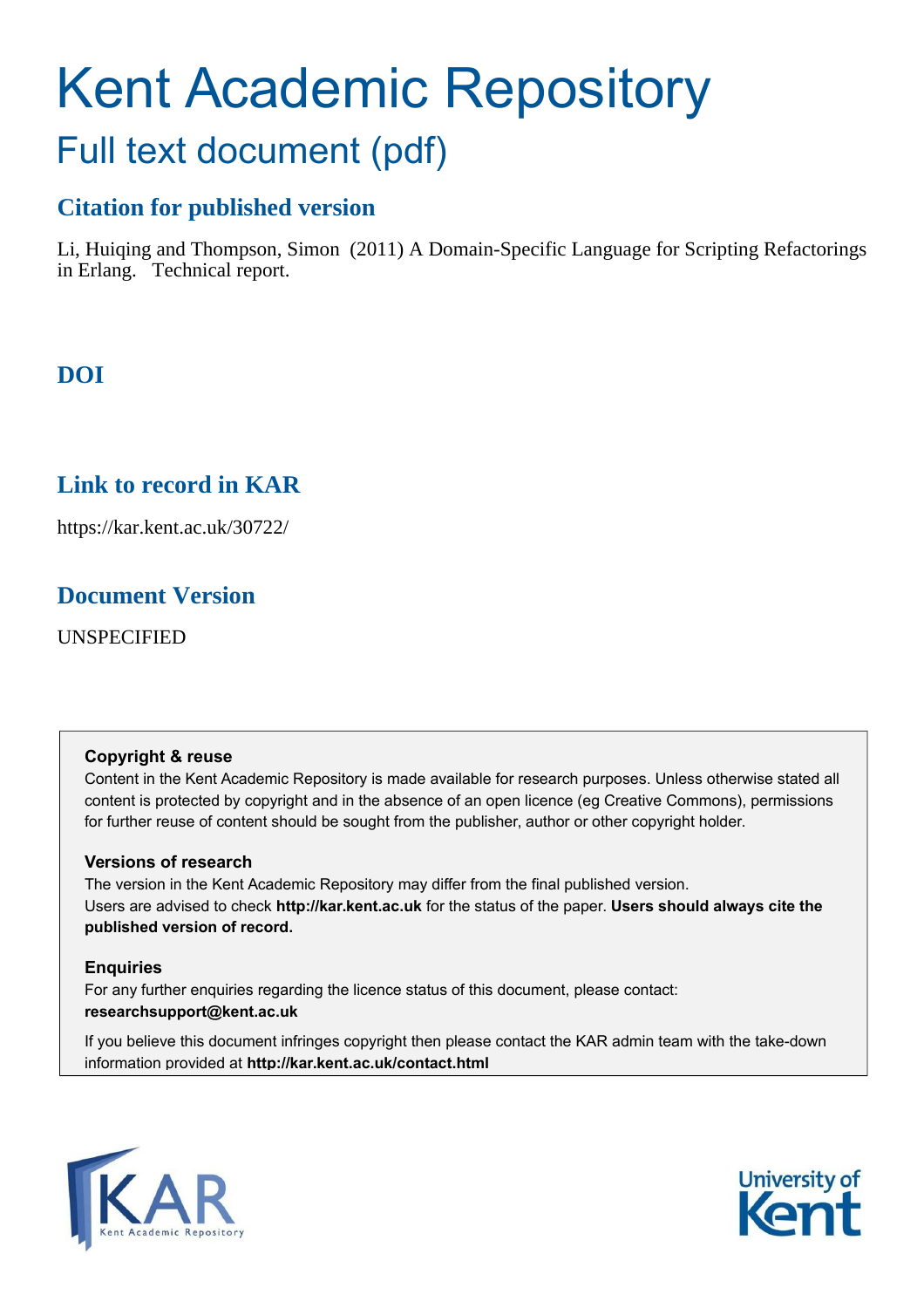# Kent Academic Repository Full text document (pdf)

# **Citation for published version**

Li, Huiqing and Thompson, Simon (2011) A Domain-Specific Language for Scripting Refactorings in Erlang. Technical report.

# **DOI**

# **Link to record in KAR**

http://kar.kent.ac.uk/30722/

## **Document Version**

UNSPECIFIED

### **Copyright & reuse**

Content in the Kent Academic Repository is made available for research purposes. Unless otherwise stated all content is protected by copyright and in the absence of an open licence (eg Creative Commons), permissions for further reuse of content should be sought from the publisher, author or other copyright holder.

## **Versions of research**

The version in the Kent Academic Repository may differ from the final published version. Users are advised to check **http://kar.kent.ac.uk** for the status of the paper. **Users should always cite the published version of record.**

## **Enquiries**

For any further enquiries regarding the licence status of this document, please contact: **researchsupport@kent.ac.uk**

If you believe this document infringes copyright then please contact the KAR admin team with the take-down information provided at **http://kar.kent.ac.uk/contact.html**



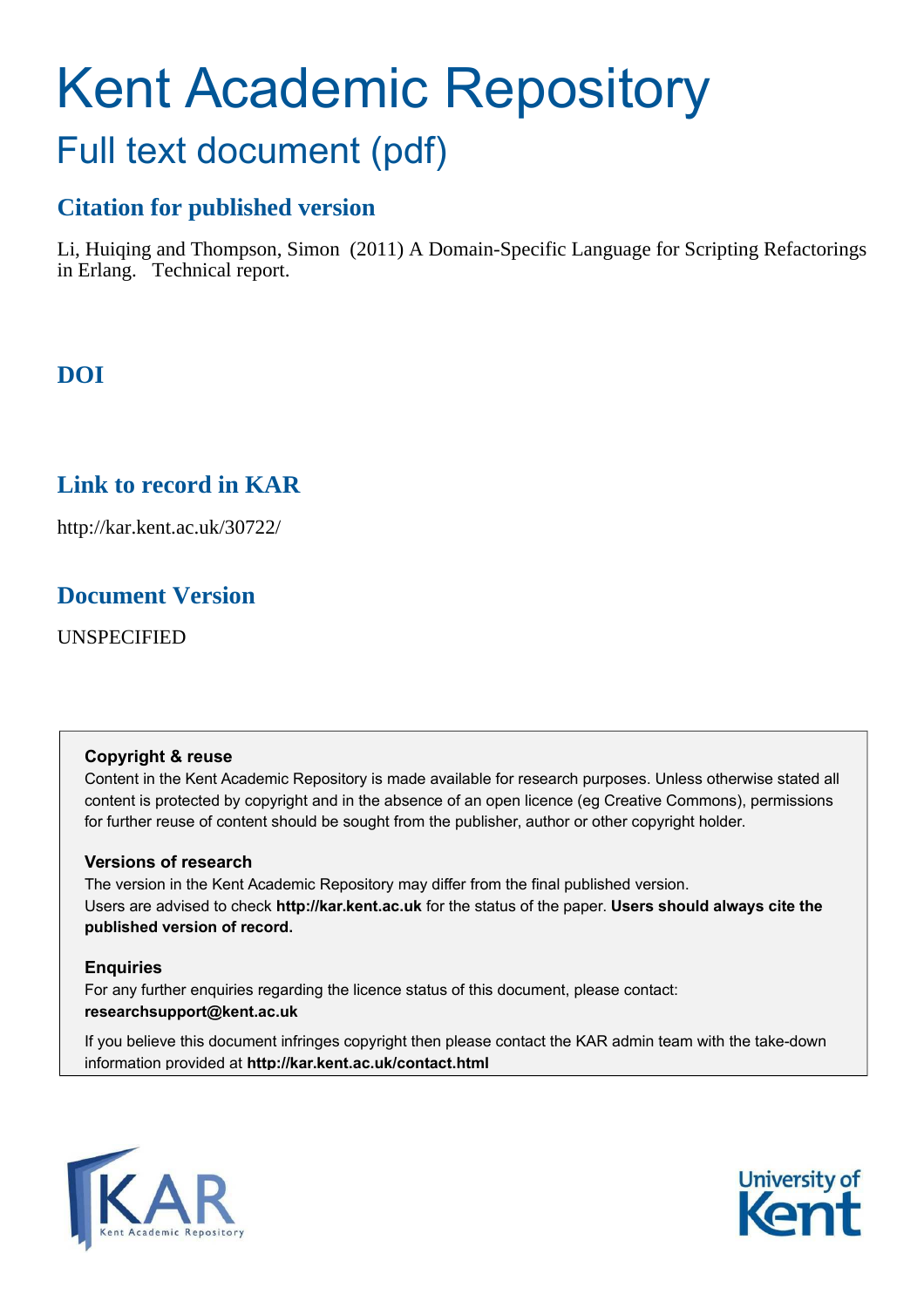## A Domain-Specific Language for Scripting Refactorings in Erlang

<span id="page-2-2"></span>Huiqing Li and Simon Thompson

School of Computing, University of Kent, UK {H.Li, S.J.Thompson}@kent.ac.uk

<span id="page-2-1"></span><span id="page-2-0"></span>Abstract. Refactoring is the process changing the design of a program without changing its behaviour. Many refactoring tools have been developed for various programming languages; while these told support primitive, atomic refactorings, support for composite refactorings – refactorings that are composed from a number of primitive refactorings – is limited. In particular, there is a lack of powerful and easy-to-use frameworks that allow users to script their own reusable composite refactorings in order to carry out large-scale, or batch, refactorings efficiently. This paper introduces the domain-specific language framework of Wrangler – a refactoring and code inspection tool for Erlang programs – that allows users to script composite refactorings, test them and apply them on the fly. The composite refactorings are fully integrated into Wrangler and so can be previewed, applied interactively and 'undone'.

Key words: Program analysis, program transformation, refactoring, tool, API, domain-specific language, DSL, Erlang, Wrangler.

#### 1 Introduction

Refactoring [\[1\]](#page-14-0) is the process of changing the design of a program without changing what it does. Refactoring tools can ensure the validity of refactoring steps by automating both the checking of conditions for the refactoring and the application of the refactoring itself, thus making refactoring less error-prone.

We make a distinction between primitive and composite refactorings. A primitive refactoring is a low-level refactoring that can not be decomposed into simpler refactorings; whereas a composite refactoring is a high-level refactoring composed of primitive refactorings.

To date, a variety of refactoring tools have been developed to provide refactoring support for various programming languages, such as the Refactoring Browser for Smalltalk [\[2\]](#page-14-1), IntelliJ Idea [\[3\]](#page-14-2) for Java, ReSharper [3] for  $C#$ , VB.NET, Eclipse  $[4]$ 's refactoring support for C++, Java, and much more. For functional programming languages there is, for example, the HaRe [\[5\]](#page-14-4) system for Haskell, and for Erlang the two systems Wrangler [\[6\]](#page-14-5) and RefactorErl [\[7\]](#page-14-6).

In their recent study on how programmers refactor in practice [\[8\]](#page-14-7), Murphy-Hill et. al. point out that "refactoring has been embraced by a large community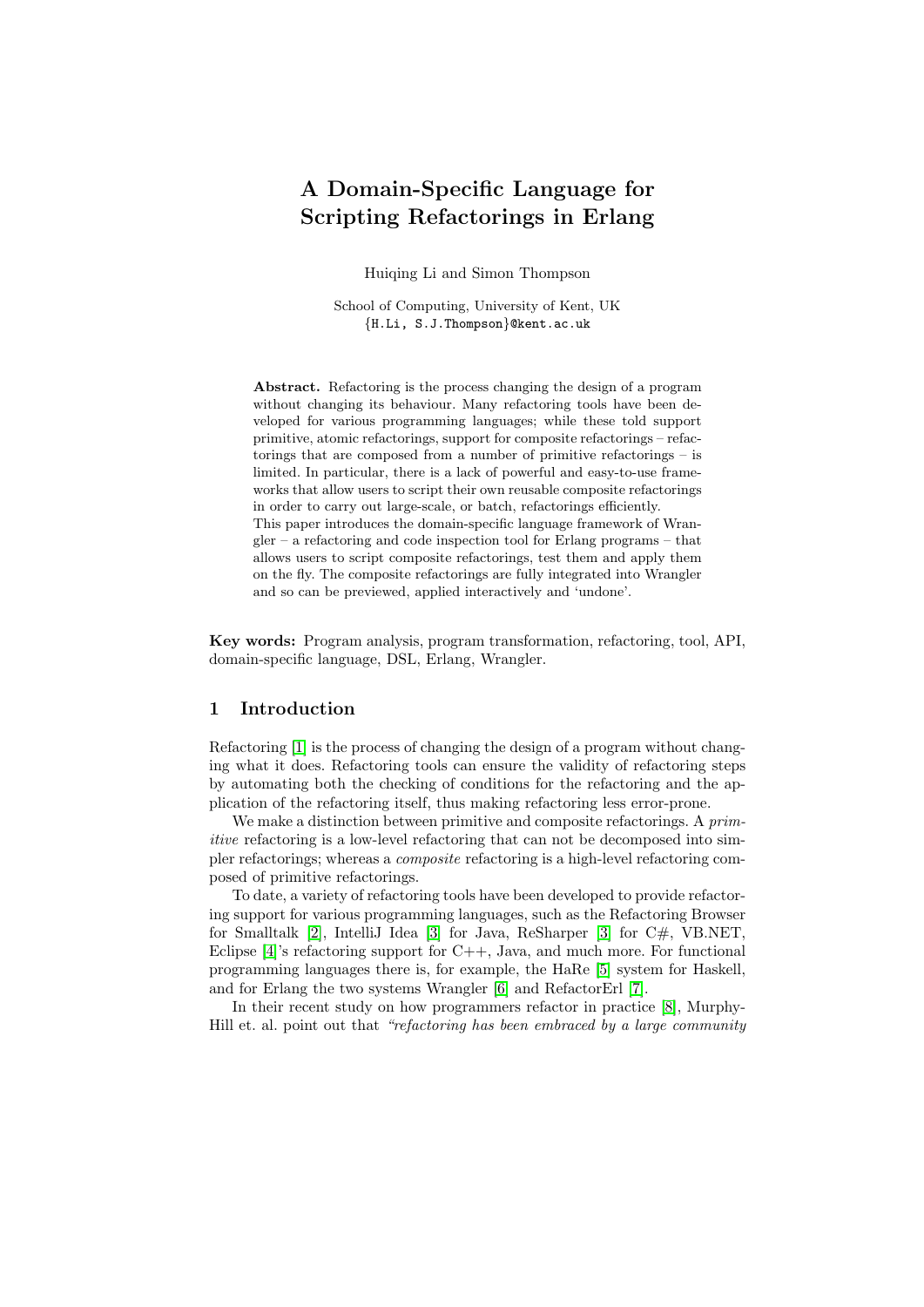#### 2 Huiqing Li and Simon Thompson

of users, many of whom include refactoring as a constant companion to the development process". However, following the observation that about forty percent of refactorings performed using a tool occur in batches, they also claim that existing tools could be improved to support batching refactorings together.

Indeed, it is a common refactoring practice for a set of primitive refactorings to be applied in sequence in order to achieve a complex refactoring effect, or for a single primitive refactoring to be applied multiple times across a project to perform a large-scale refactoring. For example, a refactoring that extracts a sequence of expressions into a new function might be followed by refactorings that rename and re-order the parameters of the new function. This could be followed by 'folding, all instances of the new function body into applications of the new function, thus eliminating clones of the original expression. As another example, in order to turn all 'camelCase' names into 'camel case' format, a renaming refactoring will have to be applied to each candidate.

Although composite refactorings are applied very often in practice, tool support for composite refactorings is lagging behind. The effect of a composite refactoring is generally achieved by the user manually applying the constituent primitive refactoring steps one by one. When the number of primitive steps involved is large, this will be a tedious and time consuming process. While some refactoring tools, such as the Eclipse Language Tool Kit [\[9\]](#page-14-8), do expose an API for users to compose their own primitive or composite refactorings, the API exposed is often too low-level to be used on a daily basis by the working programmer.

In this paper, we present a simple, but powerful, Domain Specific Language (DSL) based framework built into Wrangler, a user-extensible refactoring and code inspection tool for Erlang programs. The framework allows users to:

- script reusable composite refactorings from the existing refactorings in a declarative and program independent way;
- have fine control over the execution of each primitive refactoring step;
- control the propagation of failure during execution;
- generate refactoring commands in a lazy and dynamic way.

User-defined composite refactorings can be invoked from the Refactor menu in the IDE, and benefit from Wrangler's features such as result preview, undo, etc, 'for free'. While the framework described in this paper is for Erlang programs, we believe the methodology is equally applicable to other programming languages.

The rest of the paper is organised as follows. Section [2](#page-2-0) gives an overview of Erlang, Wrangler and its template-based API. Section [3](#page-4-0) formalises some of the concepts that we use in describing our work. In Section [4](#page-5-0) we explain the rationale for our approach to designing the DSL, which we describe in detail in Section [5.](#page-7-0) Example composite refactorings are given in Section [6,](#page-10-0) and implementation is discussed in Section [7.](#page-12-0) Related work is discussed in Section [8,](#page-13-0) and Section [9](#page-14-9) concludes and discusses future work.

This research is supported by EU FP7 project ProTest, grant number 215868.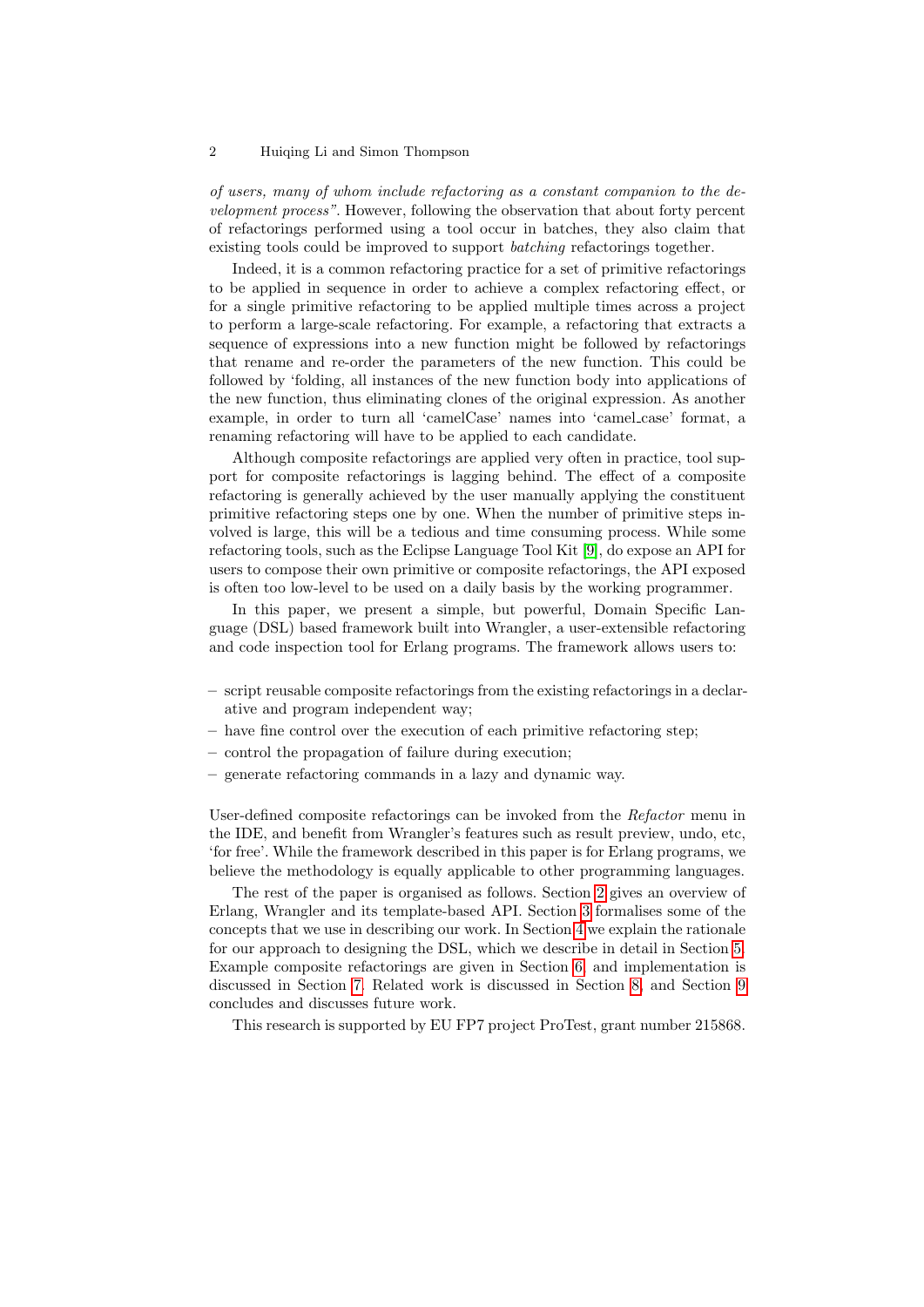<span id="page-4-1"></span>



Fig. 2. The Wrangler Architecture

#### 2 Erlang, Wrangler and Its Template-based API

<span id="page-4-0"></span>Erlang is a strict, impure, dynamically typed functional programming language with support for higher-order functions, pattern matching, concurrency, communication, distribution, fault-tolerance, and dynamic code loading.

An Erlang program typically consists of a number of modules, each of which defines a collection of functions. Only functions exported explicitly through the export directive may be called from other modules; furthermore, a module may only export functions that are defined in the module itself.

Calls to functions defined in other modules generally qualify the function name with the module name: the function foo from the module bar is called as: bar:foo(...). Figure [1](#page-2-1) shows an Erlang module containing a definition of the factorial function. In this example, fac/1 denotes the function fac with arity of 1. In Erlang, a function name can be defined with different arities, and the same function name with different arities can represent entirely different functions computationally.

Wrangler [\[6\]](#page-14-5), downloadable from <https://github.com/RefactoringTools>, is a tool that supports interactive refactoring and "code smell" inspection of Erlang programs, and is integrated with (X)Emacs and with Eclipse. Wrangler is itself implemented in Erlang. Abstract Syntax Trees (ASTs) expressed as Erlang data structures are used as the internal representation of Erlang programs. The AST representation is structured in such a way that all the AST nodes have a uniformed structure, and each node can be attached with various annotations, such as location, source-code comments, static-semantic information, etc.

One of the problems faced by refactoring tool developers is the fact that the number of refactorings that they are able to support through the tool is limited, whereas the number of potential refactorings is unbounded. With Wrangler, this problem is solved by providing a high-level template- and rule-based API, so that users can write refactorings that meet their own needs in a concise and intuitive way without having to understand the underlying AST representation and other implementation details. A similar strategy is used to solve the problem of describing composite refactorings, that is, a high-level DSL-based framework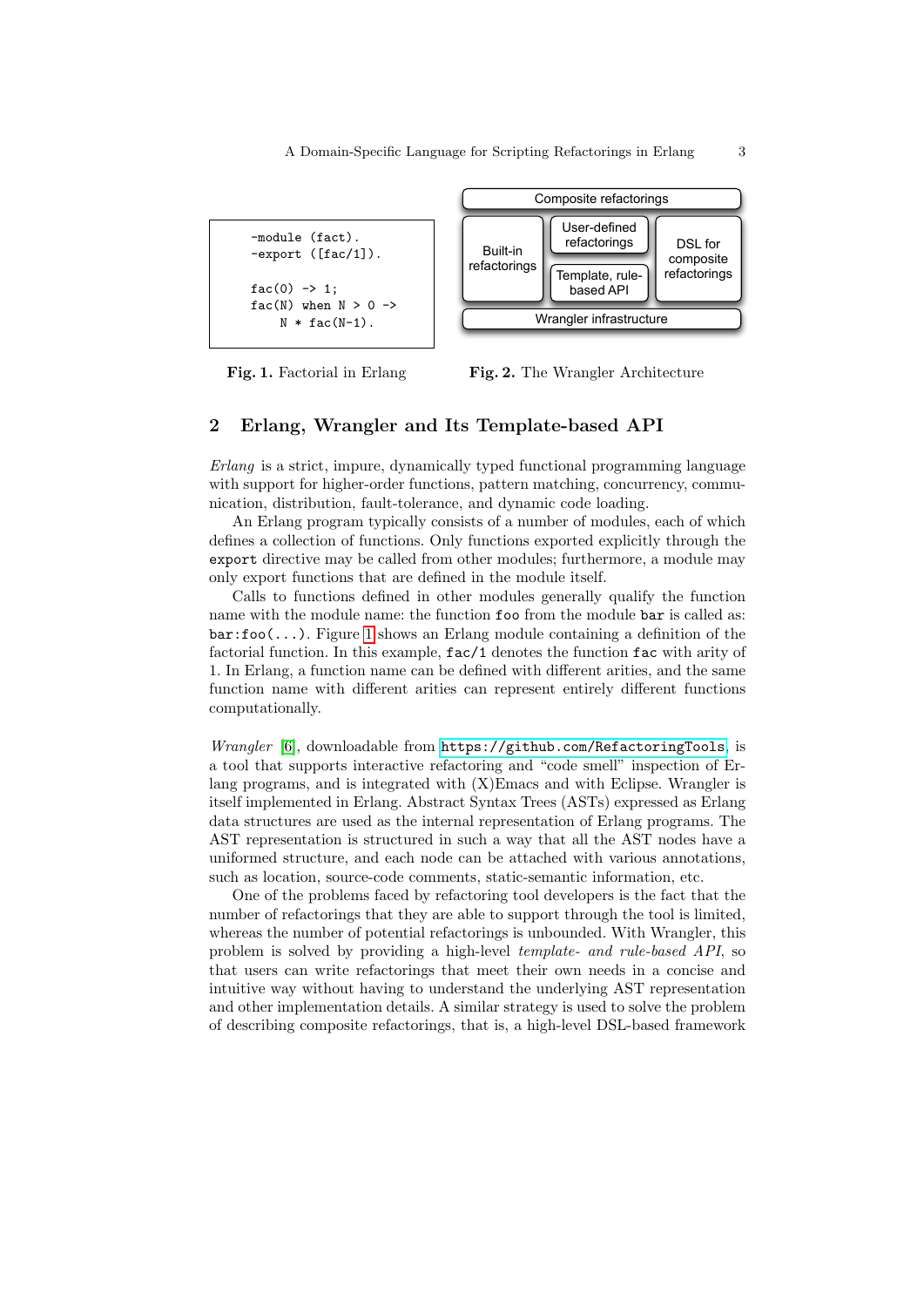#### 4 Huiqing Li and Simon Thompson

is provided to allow users to script their own composite refactorings. Wrangler's architecture is shown in Figure [2.](#page-2-2)

Wrangler's Template-based API [\[10\]](#page-14-10) allows Erlang programmers to express program analysis and transformation in concrete Erlang syntax. In Wrangler, a code template is denoted by an Erlang macro ?T whose only argument is the string representation of an Erlang code fragment that may contain meta-variables or meta-atoms. A meta-variable is a placeholder for a syntax element in the program, or a sequence of syntax elements of the same kind; and a meta-atom is a place holder for a syntax element that can only be an atom, such as the function name part of a function definition.

Syntactically a meta-variable/atom is an Erlang variable/atom, ending with the character '@'. A meta-variable, or atom, ending with a single '@' represents a single language element, and matches a single subtree in the AST; a metavariable ending with '@@' represents a list meta-variable that matches a sequence of elements of the same sort. For instance, the template

#### <span id="page-5-1"></span>?T("erlang:spawn(Arg@@)")

matches the application of spawn to an arbitrary number of arguments, and Args@@ is a placeholder for the sequence of arguments; whereas the template

#### ?T("erlang:spawn(Args@@, Arg1@)")

only matches the applications of spawn to one or more arguments, where Arg1@ is a placeholder for the last argument, and Args@@ is the placeholder for the remaining leading arguments (if any).

Templates are matched at AST level, that is, the template's AST is pattern matched to the program's AST using structural pattern matching techniques. If the pattern matching succeeds, the meta-variables/atoms in the template are bound to AST subtrees, and the context and static semantic information attached to the AST subtrees matched can be retrieved through functions from the API suite provided by Wrangler.

The Erlang macro ?COLLECT is defined to allow information collection from nodes that match the template specified and satisfies certain conditions. Calls to the macro ?COLLECT have the format:

#### ?COLLECT(Template, Collector, Cond)

in which Template is a template representation of the kind of code fragments of interest; Cond is an Erlang expression that evaluates to either true or false; and Collector is an Erlang expression which retrieves information from the current AST node. We call an application of the ?COLLECT macro as a collector.

<span id="page-5-0"></span>Information collection is typically accomplished by a tree-walking algorithm. In Wrangler, various AST traversal strategies have been defined, in the format of macros, to allow the walking of ASTs in different orders and/or for different purposes. A tree traversal strategy takes two arguments: the first is a list of collectors or transformation rules, and the second specifies the scope to which the analysis, or transformation, is applied to.

For example, the macro ?FULL\_TD\_TU encapsulates a tree-walking algorithm that traverses the AST in a top-down order (TD), visits every node in the AST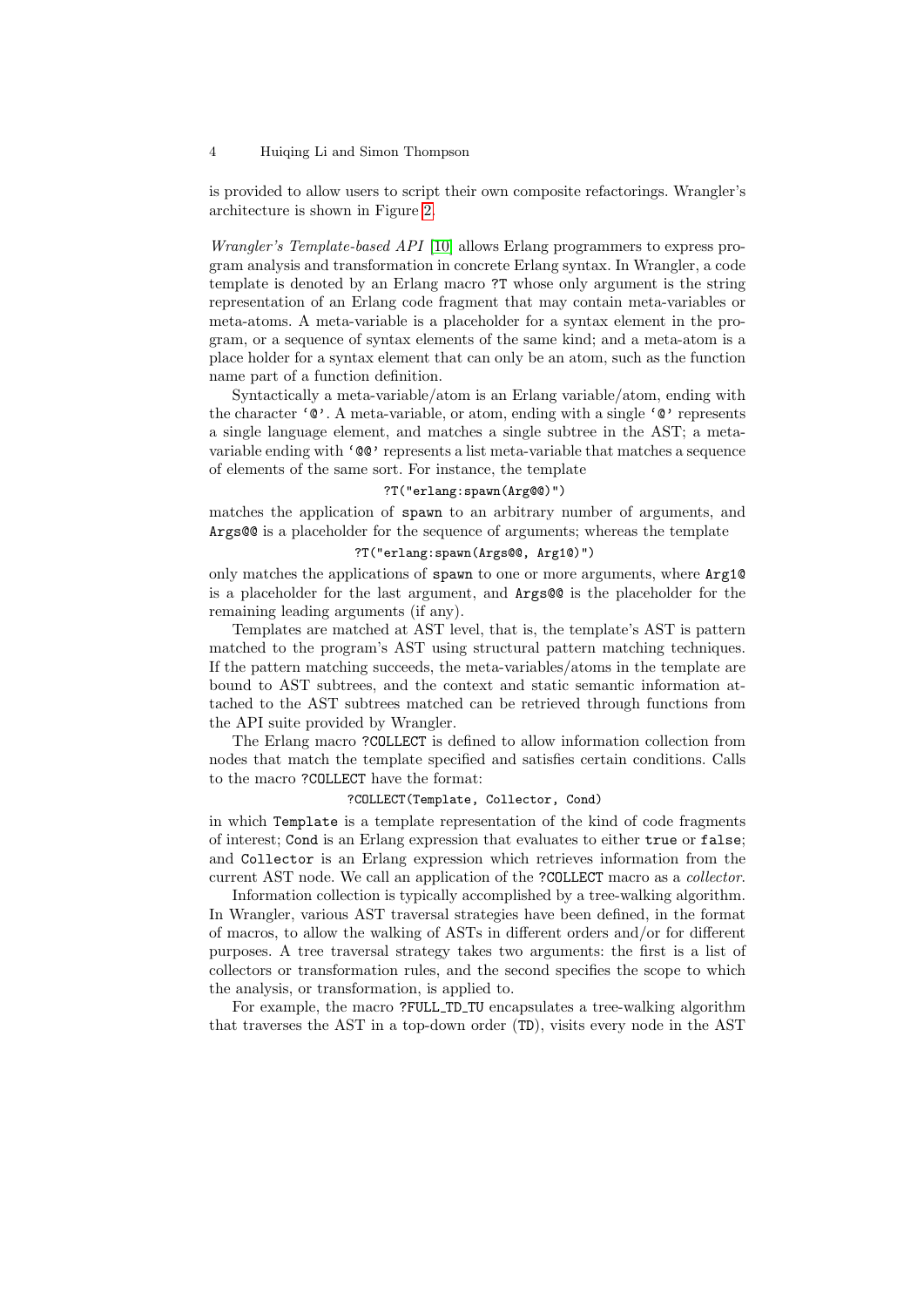?FULL\_TD\_TU([?COLLECT(?T("lists:append(L1@, L2@)"), api\_refac:start\_end\_loc(\_This@), true)], File)

Fig. 3. Collect the application instances of lists:append/2.

(FULL), and returns information collected during the traversal (TU for 'type unifying', as opposed to 'type preserving'). The code in Figure [3](#page-4-1) shows how to collect all the application occurrences of function lists:append/2 in an Erlang file. For each application occurrence, its source location is collected. This@ is a predefined macro representing the current node that matches the template.

The template-based API can be used to retrieve information about a program during the scripting of composite refactorings, as will be shown in Section [6.](#page-10-0) As was explained above, more details about the API can be found in [\[10\]](#page-14-10); in particular, it explains how the API can be used to define transformation rules which are also applied to ASTs by means of a tree-walking algorithm (as above).

#### 3 Terminology

In this section we introduce the terminology that we will use in discussing our domain-specific language. In particular we explain what we mean by success and failure in the application of a composite refactoring.

Definition 1 *Precondition.* A precondition is a predicate, possibly with parameters, over a program or a sub-program that returns either true or false.

Definition 2 Transformation rule. A transformation rule maps one program into another.

Definition 3 Refactoring. A refactoring is either a primitive or composite.

Definition 4 *Primitive refactoring. A primitive refactoring is an elemen*tary behaviour-preserving source-to-source program transformation that consists of a set of preconditions C, and a set of transformation rules T. When a primitive refactoring is applied to a program, all the preconditions are checked before the program is actually transformed by applying all the transformation rules. We say a primitive refactoring **fails** if the conjunction of the set of preconditions returns false; otherwise we say the primitive refactoring succeeds.

Definition 5 Composite Refactoring. A composite refactoring is either an atomic composite refactoring or a non-atomic composite refactoring.

#### Definition 6 Atomic composite refactoring.

Given a sequence of refactorings  $R_1, ..., R_n, n \geq 1$ , the atomic composition of  $R_1, ..., R_n$ , denoted as  $R_1 \circ R_2 \circ \cdots \circ R_n$ , creates a new refactoring consisting of the sequential application of refactorings from  $R_1$  to  $R_n$ .

If any of the applications of  $R_i, 1 \leq i \leq n$  fails, then the whole refactoring fails and the original program is returned unchanged. The composite refactoring succeeds if all the applications  $R_i$  for  $1 \leq i \leq n$  succeeds, and the result program is the program returned after applying  $R_n$ .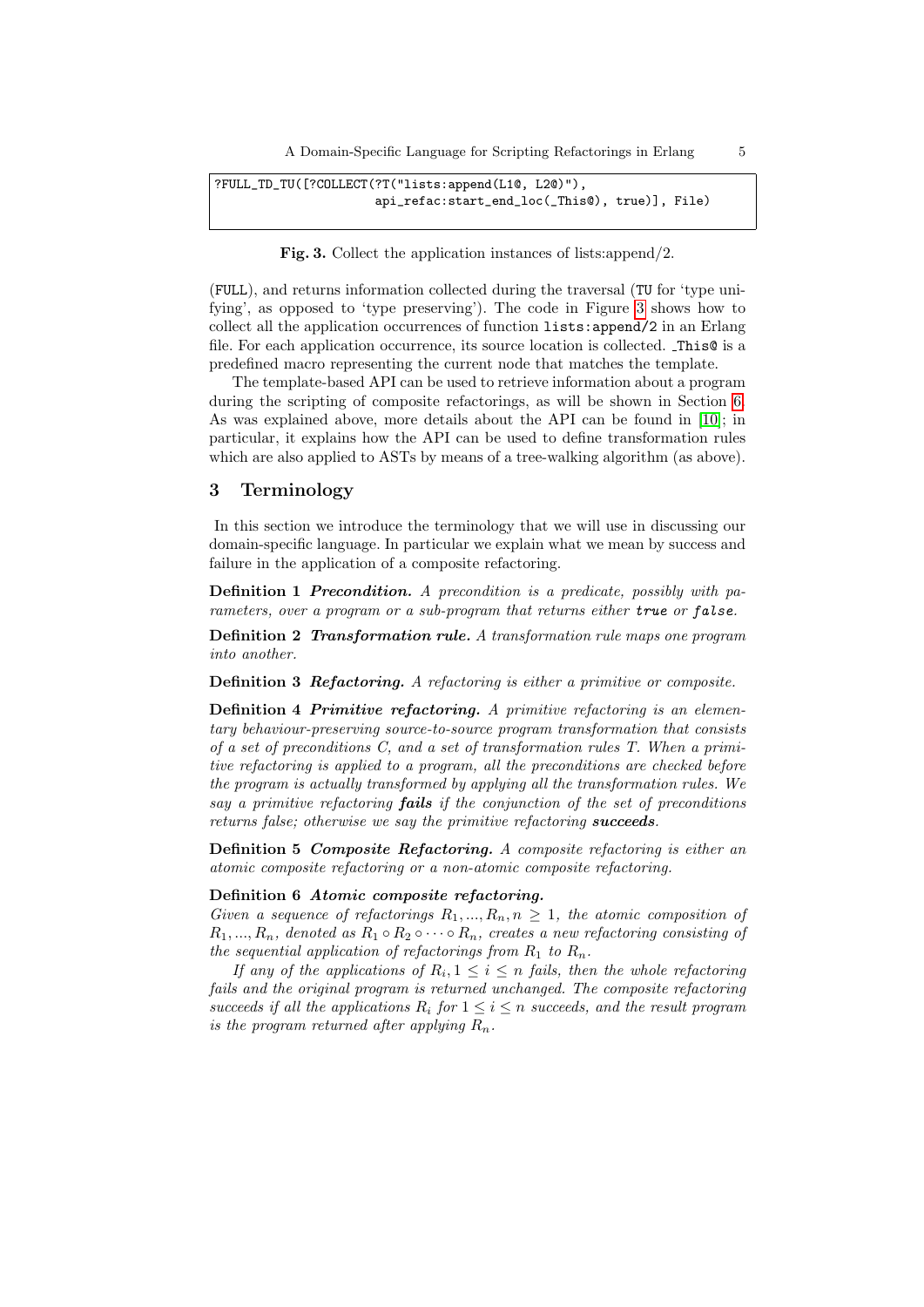

<span id="page-7-1"></span><span id="page-7-0"></span>

Fig. 4. Execution of composite refactorings

#### Definition 7 Non-atomic composite refactoring.

Given a sequence of refactorings  $R_1, ..., R_n, n \geq 1$ , the non-atomic composition of  $R_1, ..., R_n$ , denoted as  $R_1 \diamond R_2 \diamond \cdots \diamond R_n$ , creates a new refactoring consisting of the sequential application of refactorings from  $R_1$  to  $R_n.$ 

If refactoring  $R_i$  fails, the execution of  $R_{i+1}$  continues, on the last succeeding application (or the original program if none has succeeded so far). A failed refactoring does not change the status of the program. The program returned by applying  $R_n$  is the final result of the application of the composite refactoring. As a convention, we say that a non-atomic composite refactoring always succeeds.

Figure [4](#page-5-1) illustrates some execution scenarios of both atomic and non-atomic composite refactorings. As shown in c) and d), an atomic composite refactoring can be part of a non-atomic composite refactoring, and vice versa; this feature allows the tool to handle more complex refactoring scenarios.

In practice, the choice of atomic or non-atomic composition depends on the nature of the refactoring to be performed. An atomic composition is needed if the failure of a constituent refactoring could lead to an inconsistent or unexpected program; whereas a non-atomic composition can be used when the failure of a constituent refactoring does not affect the consistency of the program, and the final program returned is still acceptable from the user's point of view. For example, it is reasonable to compose a batch of 'renaming' refactorings that turn 'camelCase' function names into 'camel case' format; whereas for a composite refactoring that turns a concrete data type into an abstract data type, it makes more sense to let the composite refactoring be atomic.

#### 4 Rationale

In this short section we discuss the rationale for the design of the DSL that we introduce in the next section. While it is possible manually to compose a composite refactoring by applying the refactorings in question one after another by hand, the kind of refactoring that can be composed in this way is limited for a number of reasons.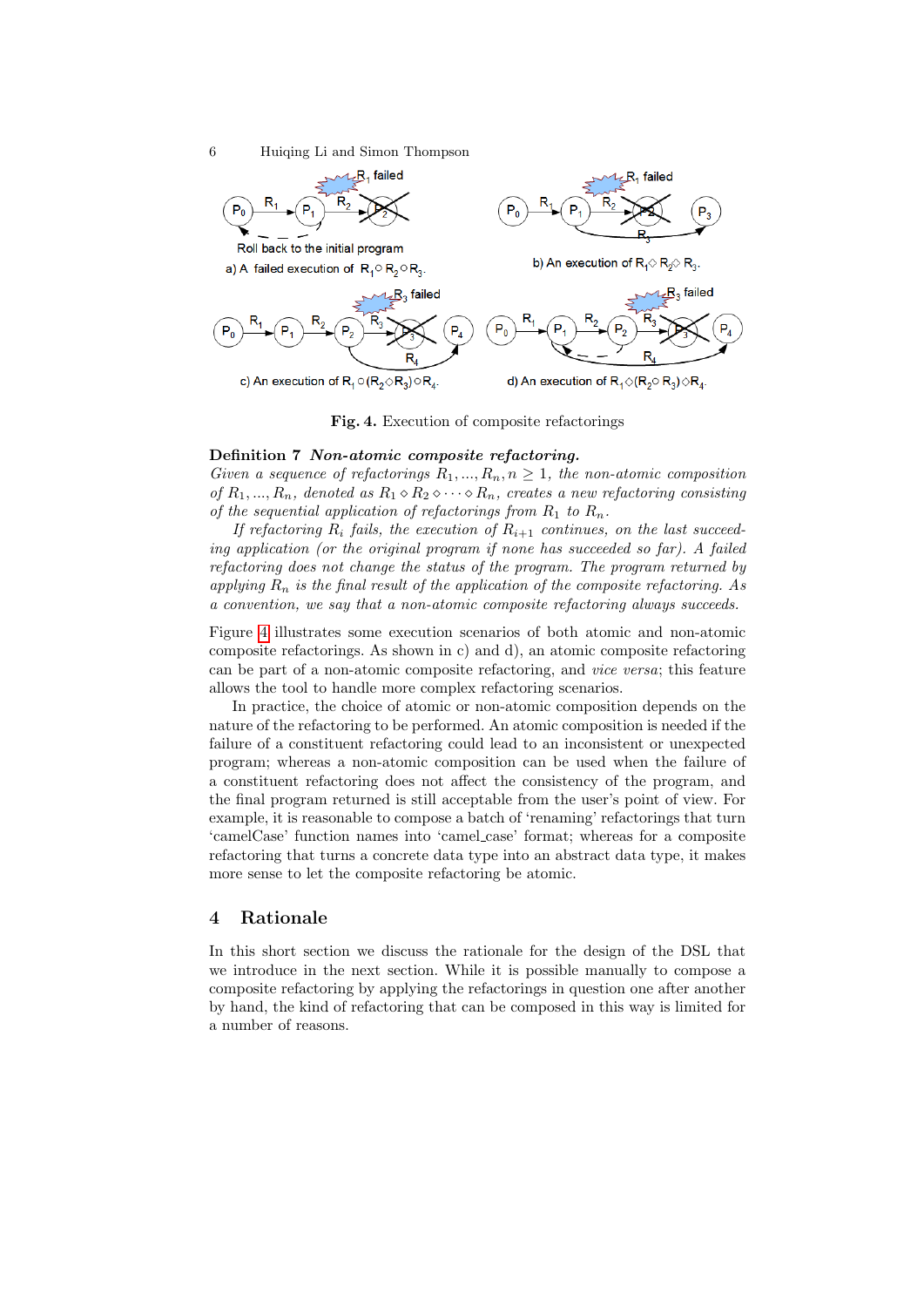A Domain-Specific Language for Scripting Refactorings in Erlang 7

- When the number of primitive refactoring steps involved is large, enumerating all the primitive refactoring commands could be tedious and error prone.
- The static composition of refactorings does not support generation of refactoring commands that are program-dependent or refactoring scenario dependent, or where a subsequent refactoring command is somehow dependent on the results of an earlier application.
- Some refactorings refer to program entities by source location instead of name. Tracking of locations is again tedious and error prone; furthermore, the location of a program entity might be changed after a number of refactoring steps, and in that case locations become untrackable.
- Even though some refactorings refer to program entities by name (rather than location), the name of a program entity could also be changed after a number of refactoring steps, which makes the tracking of entity names hard or sometimes impossible, particularly when non-atomic composite refactorings are involved.

With Wrangler's support for composite refactorings, the above problems are resolved in a number of ways.

- Each primitive refactoring has been extended with a refactoring command generator that can be used to generate refactoring commands in batch mode.
- A command generator can generate commands lazily, i.e., a refactoring command is generated only as it is to be applied, so we can make sure that the information gathered by the generator always reflects the latest status, including source locations, of the program under refactoring.
- <span id="page-8-0"></span>– Wrangler always allows a program entity to be referenced using its original name, as it performs name tracking behind the scenes.
- Finally, and most importantly, we provide a small domain-specific language (DSL) to allow composition of refactorings in a compact and intuitive way. The DSL allows users to have a fine control over the generation of refactoring commands and the interaction between the user and the refactoring engine so as to allow decision making during the execution of the composite refactoring.

Existing approaches to composite refactoring tend to focus on the derivation of a combined precondition for a composite refactoring, so that the entire precondition of the composite refactoring can be checked on the initial program before performing any transformation [\[11,](#page-14-11)[12\]](#page-14-12). The ostensible rationale for this is to give improved performance of the refactoring engine. However, given the usual way in which refactoring tools are used in practice – where the time to decide on the appropriate refactoring to apply will outweigh the execution time – we do not see that the efficiency gains that this approach might give are of primary importance to the user.

In contrast, our aim is to increase the *usability* and *applicability* of the refactoring tool, by expanding the way in which refactorings can be put together. Our work does not try to carry out precondition derivation, instead each primitive refactoring is executed in the same way as it is invoked individually, i.e., precondition checking followed by program transformation. While it may be less efficient when an atomic composite refactoring fails during the execution, it does have its advantages in expressibility.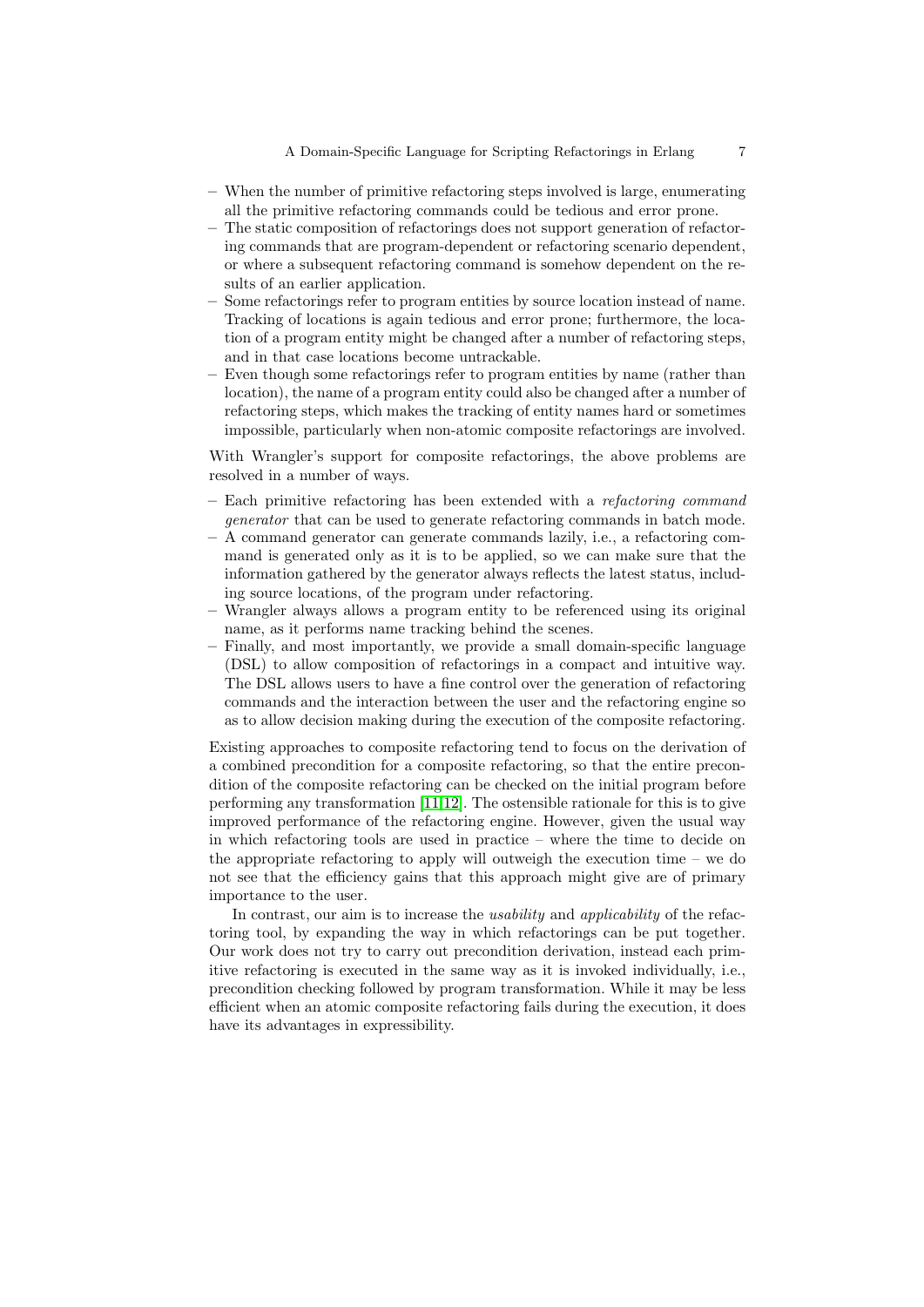#### 5 A Framework for Scripting Composite Refactorings

In this section we give a detailed account of Wrangler's support for composite refactorings, treating each aspect of the DSL in turn.

#### 5.1 Refactoring Command Generators

For each primitive refactoring we have introduced a corresponding command generator of the same name. The interface of a command generator is enriched in such a way that it accepts not only concrete values as a primitive refactoring does, but also structures that specify the constraints that a parameter should meet or structures that specify how the value for a parameter should be generated.

<span id="page-9-0"></span>When applied to an Erlang program, a command generator searches the AST representation of the program for refactoring candidates according to the constraints on arguments. A command generator can also be instructed to run lazily or strictly; if applied strictly, it returns the complete list of primitive refactoring commands that can be generated in one go; otherwise, it returns a single refactoring command together with another command generator wrapped in a function closure, or an empty list if no more commands can be generated. Lazy refactoring command generation is especially useful when the primitive refactoring command refers some program entities by locations, or the effect of a previous refactoring could affect the refactorings that follow; on the other hand, strict refactoring command generation is useful for testing a command generator, as it gives the user an overall idea of the refactoring commands to be generated.

Each primitive refactoring command generated is a tuple in the format: { $refactoring, RefacName, Args$ }, where RefacName is the name of the refactoring command, and Args is the list of the arguments for that refactoring command. A refactoring command generator is also syntactically represented as a three-element tuple, but with a different tag, in the format of {refac\_, RefacName, Args}, where RefacName is the name of the command generator, and Args are the arguments that are specified by the user and supplied to the command generator. Both refactoring and refac<sub>-are Erlang atoms.</sub>

Taking the 'rename function' refactoring as an example, the type specification of the refactoring command is shown in Figure [5](#page-8-0) (a), which should be clear enough to explain itself. The type specification of the command generator is given in Figure [5](#page-8-0) (b). As it shows, a command generator accepts not only actual values, but also function closures that allow values to be generated by analysing the code to be refactored .

- The first parameter of the generator accepts either a file name, or a condition that a file (name) should satisfy to be refactored. In the latter case, Wrangler searches the program for files that meet the condition specified, and only those files are further analysed to generate values for the remaining parameters.
- The second parameter accepts either a function name tupled with its arity, or a condition that a function should meet in order to be refactored. In the latter case, every function in an Erlang file will be checked, and those functions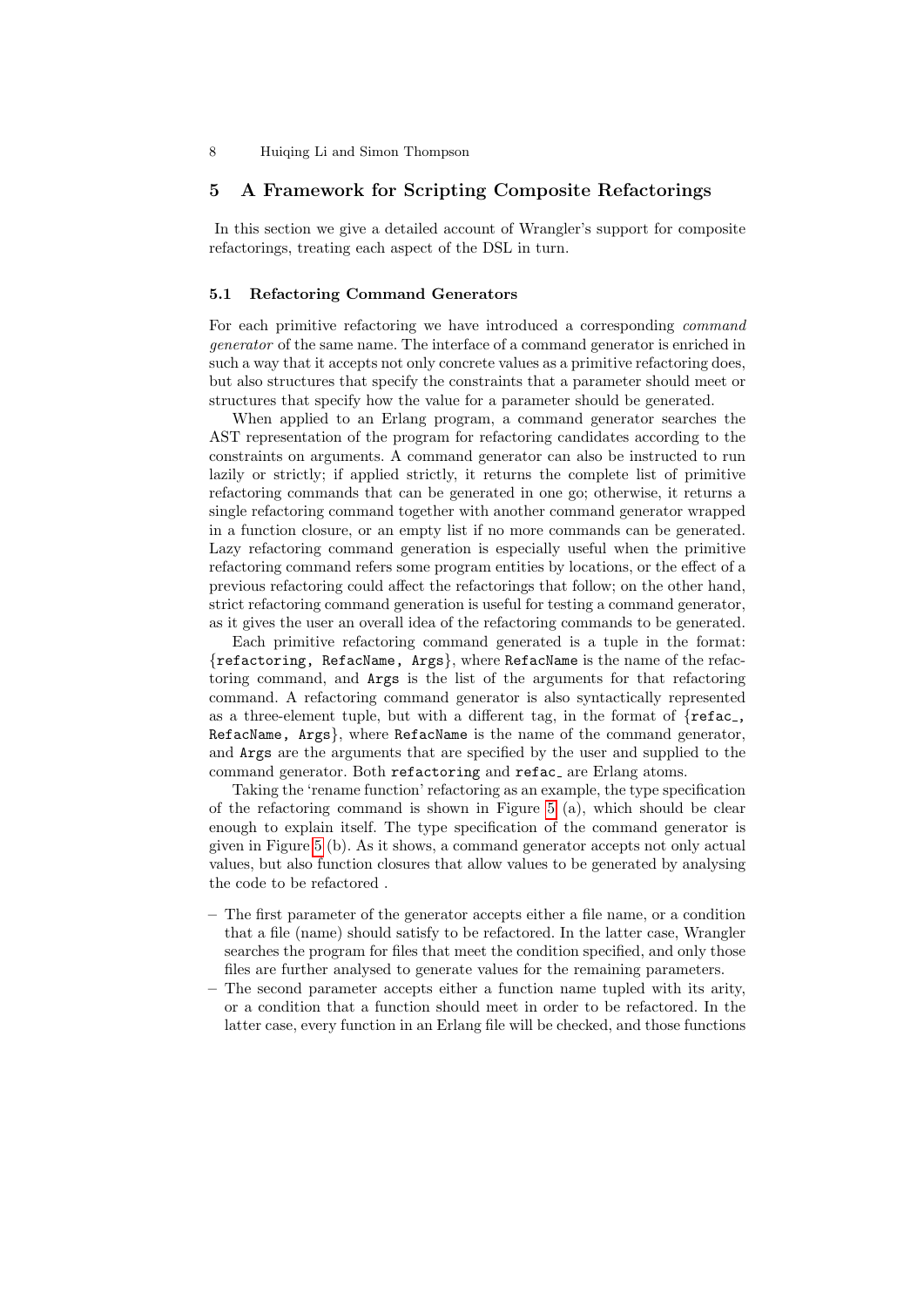A Domain-Specific Language for Scripting Refactorings in Erlang 9

```
-spec rename_fun(File::filename(), FunNameArity::{atom(), integer()},
                  NewName::atom() -> ok | {error, Reason::string()}.
                (a) type spec of the 'rename function' refactoring.
-spec rename_fun(File::filename() | fun((filename()) -> boolean()),
                 FunNameArity::{atom(), integer()}
                               | fun(({atom(),integer()}) -> boolean()),
                 NewName::atom()
                    |{generator, fun(({filename(), {atom(), integer()}})
                                      \rightarrow atom())}
                    |{user_input,fun(({filename(), {atom(), integer()}})
                                     \rightarrow string())},
                 Lazy :: boolean())
           -> [{refactoring, rename_fun, Args::[term()]}] |
              {{refactoring, rename_fun, Args::[term()]}, function()}.
           (b) type spec of the 'rename function' command generator.
{refac_, rename_fun, [fun(_File)-> true end,
                       fun({FunName, _Arity}) -> is_camelCase(FunName) end,
                       {generator, fun({_File,{FunName,_Arity}}) ->
                                         camelCase_to_camel_case(FunName)
                                    end}, false]}
          (c) An instance of the 'rename function' command generator.
```
<span id="page-10-0"></span>

that do not meet the condition are filtered out, and a primitive refactoring command is generated for each function that meets the condition.

- The third argument specifies how the new function name should be generated. It could be a fixed function name, a generator function that generates the new function based on the previous parameter values, or a name that will be supplied by the user before the execution of the refactoring, in which case the function closure is used to generate the prompt string that will be shown to the user when prompting for input.
- Finally, the last parameter allows the user to choose whether to generate the commands lazily or not.

The example shown in Figure [5](#page-8-0) (c) illustrates the script for generating refactoring commands that rename all functions in a program whose name is in camelCase format to camel case format. As the condition for the first parameter always returns true, every file in the program should be checked. The second argument checks if the function name is in camelCase format using the utility function is camelCase, and a refactoring command is generated for each function whose name is in camelCase format. The new function name is generated by applying the utility function camelCase to camel case to the old function name. In this example, we choose to generate the refactoring commands in a strict way.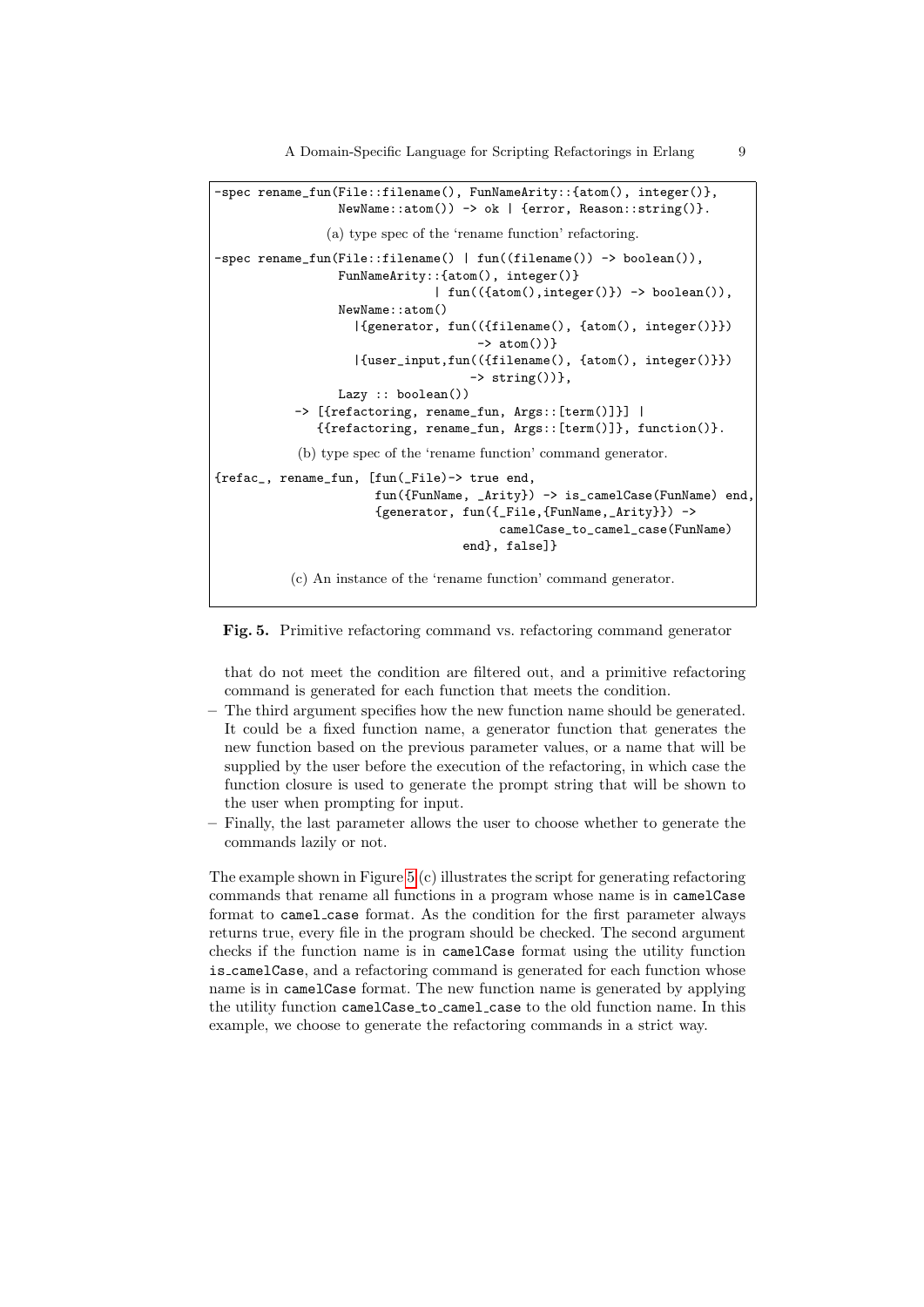$RefacName ::= rename\_fun \mid rename\_mod \mid rename\_var \mid new\_fun \mid gen\_fun \mid ...$  $PR ::= \{refactoring, RefacName, Args\}$  $CR ::= PR$  $\{\text{interactive}, \text{ Qualifier}, \text{ } [PRs]\}$  $\{f$ repeat\_interactive, Qualifier,  $[PRs]$  $| \{if\_then, \, \, \text{fun}() \rightarrow Cond \, \, \text{end}, \, \, CR \}$  $\{while, \text{ fun}() \rightarrow Cond \text{ end}, \text{ Qualifier}, \text{ CR}\}$  $\{$ Qualifier,  $[CRs]$  $PRs ::= PR | PRs, PR$  $CRs ::= CR \, | \, CRs, \, CR$  $Qualifier ::= atomic \mid non\_atomic$  $Args ::= ... A list of Erlang terms...$  $Cond ::= ... An Erlang expression that evaluates to a boolean value...$ 

#### Fig. 6. The DSL for scripting composite refactorings

For some command generators, it is also possible to specify the order in which the functions in an Erlang file are visited. By default, functions are visited as they occur in the file, but it is also possible for them to be visited according to the function callgraph in either top-down or bottom-up order.

#### 5.2 The Domain-Specific Language

<span id="page-11-0"></span>To allow fine control over the generation of refactoring commands and the way a refactoring command to be run, we have defined a small language for scripting composite refactorings. The DSL, as shown in Figure [6,](#page-9-0) is defined in Erlang syntax, using tuples and atoms. In the definition,  $PR$  denotes a primitive refactoring, and CR denotes a composite refactoring. We explain the definition of CR in more detail now, and some examples are given in Section [6.](#page-10-0)

- A primitive refactoring is, by definition, an atomic composite refactoring.
- $-$  {*interactive, Qualifier, [PRs]*} represents a list of primitive refactorings that to be executed in an interactive way, that is, before the execution of every primitive refactoring, Wrangler asks the user for confirmation that he/she really wants that refactoring to be applied. The confirmation question is generated automatically by Wrangler.
- $-$  {repeat\_interative, Qualifier,  $[PRs]$ } also represents a list of primitive refactorings to be executed in an interactive way, but different from the previous one, it allows user to repeatedly apply one refactoring, with different parameters supplied, multiple times. The user-interaction is carried out before each run of a primitive refactoring.
- $\{if\_then, \text{ fun}() \rightarrow Cond \text{ end}, \text{ CR}\}\$  represents the conditional application of  $CR$ , i.e.  $CR$  is applied only if  $Cond$ , which is an Erlang expression, evaluates to true. We wrap Cond in an Erlang function closure to delay its evaluation until it is needed.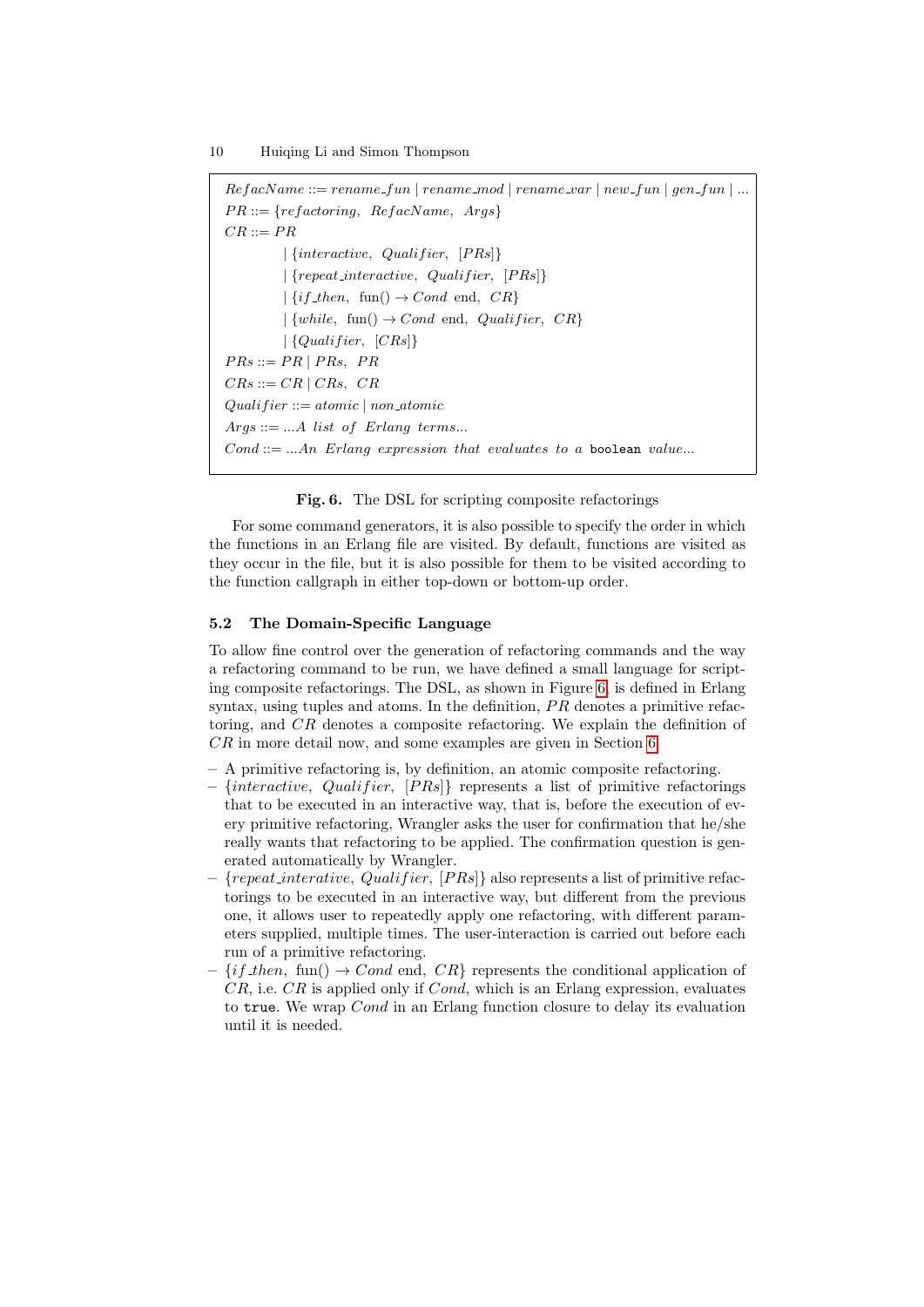- $-$  {while, fun()  $\rightarrow$  Cond end, Qualifier, CR} allows CR, which is generated dynamically, to be continually applied until Cond evaluates to false. Qualifier specifies whether the refactoring is to be applied atomically or not.
- $\{Qualifier, [CRs] \}$  represents the composition of a list of composite refactorings into a new composite refactoring, where the qualifier states whether the resulting refactoring is applied atomically or not.

#### <span id="page-12-1"></span>5.3 Tracking of Entity Names

In a composite refactoring, it is possible that a refactoring needs to refer to a program entity that might have be renamed by previous refactoring steps. Tracking the change of names statically is problematic given the dynamic nature of a refactoring process.Wrangler allows users to refer to a program entity through its initial name, i.e. the name of the entity before the refactoring process is started. For this purpose, we have defined a macro ?current. An entity name, tagged with its category, wrapped in a ?current macro tells Wrangler that this entity might have been renamed, therefore Wrangler needs to search its renaming history, and replaces the macro application with the entity's latest name. If no renaming history can be found for that entity, its original name is used.

#### 6 Examples

In this section, we demonstrate how the DSL, together with Wrangler's templatebased API, can be used to script large-scale refactorings in practice. The examples are written in a deliberately verbose way for clarity. In practice, a collection of pre-defined macros can be used to write the script more concisely.

Example 1. Batch clone elimination Wrangler's similar code detection functionality [\[13\]](#page-14-13) is able to detect code clones in an Erlang program, and help with the clone elimination process. For each set of code fragments that are clones to each other, Wrangler generates a function, named as new fun, which represents the least general common abstraction of the set of clones; the application of this function can be then used to replace those cloned code fragments, therefore to eliminate code duplication. The general procedure to remove such a clone in Wrangler is to copy and paste the function new fun into a module, then carry out a sequence of refactoring steps as follows:

- <span id="page-12-0"></span>– Rename the function to some name that reflects its meaning.
- Rename the variables if necessary, especially those variable names in the format of  $\texttt{NewVar} \textbf{\textit{i}}$ , which are generated by the clone detector.
- Swap the order of parameters if necessary.
- Export this function if the cloned code fragments are from multiple modules.
- For each module that contains a cloned code fragment, apply the 'fold expression against function definition' refactoring to replace the cloned code fragments in that module with the application of the new function.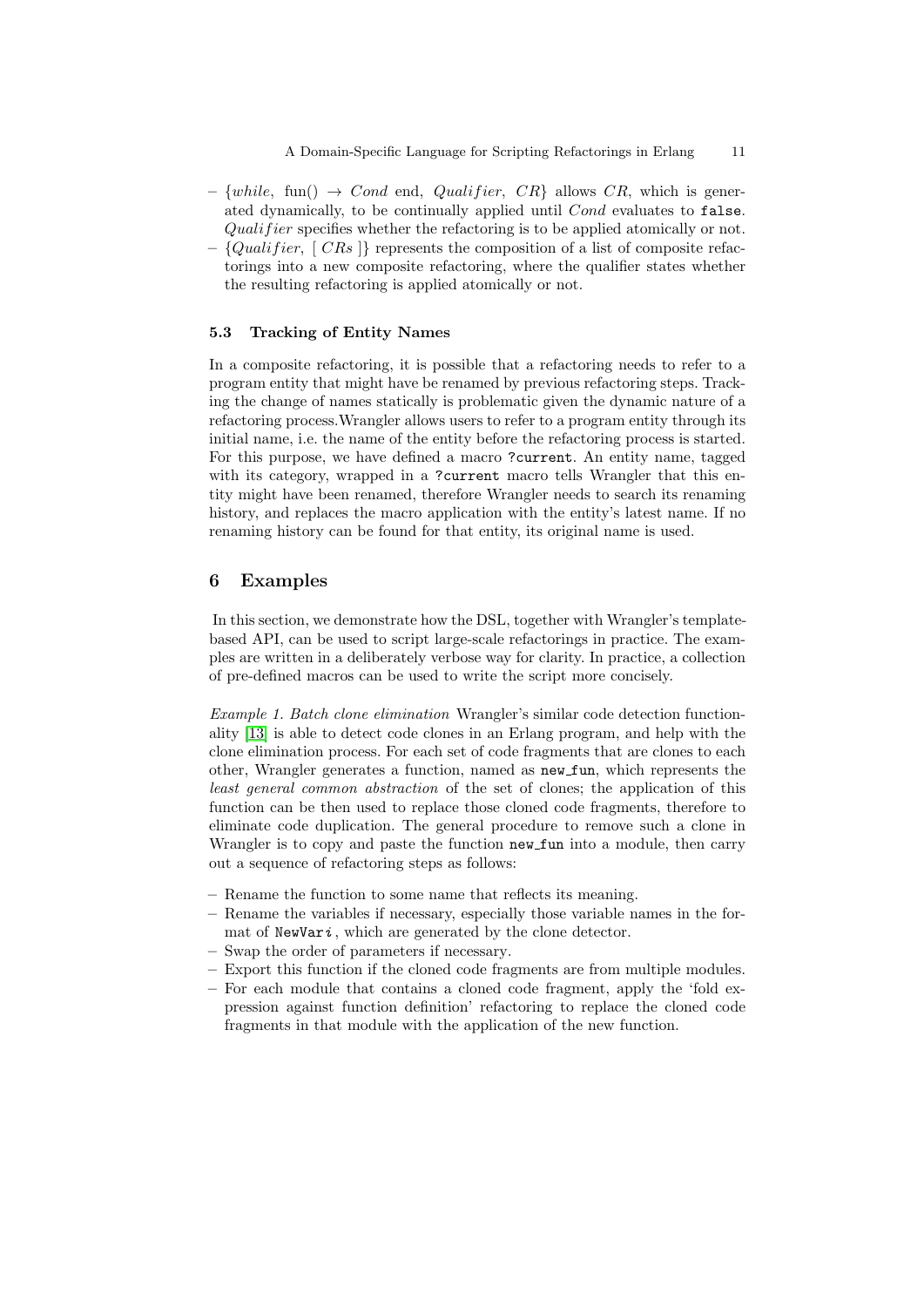```
1 batch_clone_removal(File, Fun, Arity, ModNames) ->
2 ModName = list_to_atom(filename:basename(File, ".erl")),
3 {atomic,
4 [{interactive, atomic,
5 {refac_, rename_fun, [File, {Fun, Arity},
7 {user_input, fun(_)->"New name:" end},
8 falsel}},
9 {atomic, {refac_, rename_var,
10 [File, current_fa({ModName,Fun,Arity}),
11 fun(V) -> re:run(V, "NewVar*")/=nomatch end,
12 {user_input,
13 fun({_, _MFA, V})->io_lib:format("Rename ~p to:", [V]) end},
14 true]}},
15 {repeat_interactive, atomic,
16 {refac_, swap_args, [File, current_fa({ModName, Fun, Arity}),
17 {user_input, fun(_, _)->"Index 1: " end},
18 {user\_input, fun(_, _{\_}, \_}) \rightarrow "Index 2: " end},19 false]}},
20 {if_then, [ModName] /= ModNames,
21 {atomic, {refac_, add_to_export,
22 [File, current_fa({ModName, Fun, Arity}), false]}}},
23 {non_atomic, {refac, fold_expr,
24 [{file, fun(FileName)->M=filename:basename(FileName, ".erl"),
25 lists:member(M, ModNames)
26 end}, ?current({mfa, {ModName, Fun, Arity}}),1, false]}}
27 ]}.
29 current_fa({Mod, Fun, Arity}) ->
30 {M, F, A} = ?current({mfa, {Mod, Fun, Arity}), {F, A}.
```
Fig. 7. Batch Clone Elimination

<span id="page-13-0"></span>The above clone elimination process can be scripted as a composite refactoring as shown in Figure [7.](#page-11-0) The composite refactoring takes four parameters as input:

- the name of the file to which the new function belongs,
- the name of the new function and its arity,
- and the name of the modules that contain one or more of cloned code fragments, which is available from the clone report generated by the clone detector.

We explain the script in detail now.

- Lines 4-8. This lets the user decide whether to rename the function. The new name is provided by the user if the function is to be renamed.
- Lines 9-14. This section generates a sequence of 'rename variable' refactorings to form an atomic composite refactoring. Making this sequence of 'rename variable' refactorings atomic means that we expect all the renamings to succeed, however, in this particular scenario, it is also acceptable to make it non-atomic, which means that we allow a constituent renaming refactoring to fail, and if that happens the user could redo the renaming of that variable after the whole clone elimination process has been finished.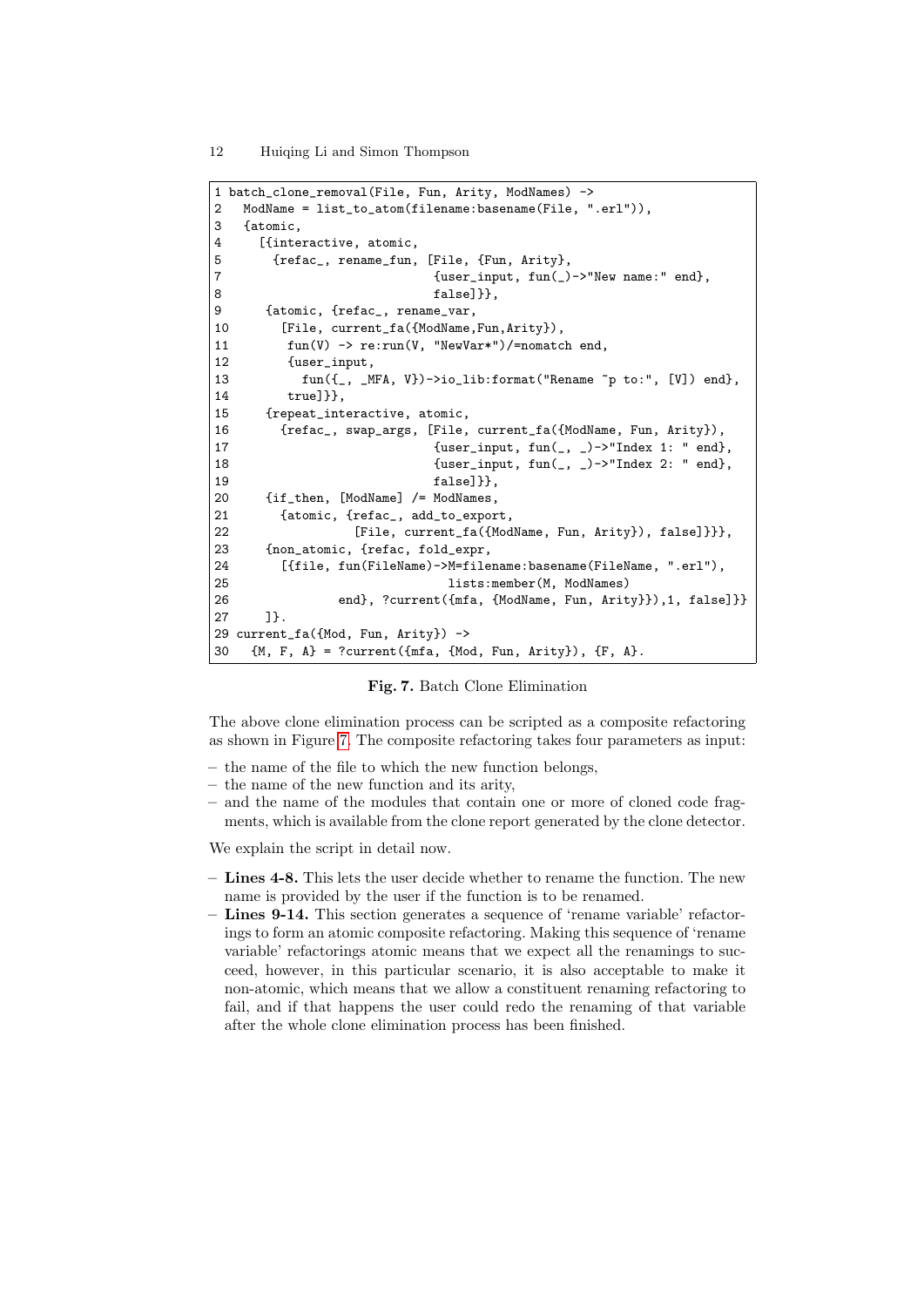A Domain-Specific Language for Scripting Refactorings in Erlang 13

```
tuple_args(Prog) ->
 Pars = ?STOP_TD_TU(
          [?COLLECT(?T("f@(As1@@, Line, Col, As2@@) when G@@ -> B@@."),
            {api_refac:fun_def_info(f@),length(As1@@)+1}, true)], Prog),
 {non_atomic, lists:append(
    [{refactoring,tuple_args,[MFA,Index,Index+1]}||{MFA, Index}<-Pars])}.
```
Fig. 8. Batch tupling of function arguments

The second argument of the generator specifies the function to be searched. An utility function current fa, as defined between lines 29-30, is used to ensure the latest name is referenced. The function on line 11 gives the searching criterion for the variables to be renamed, and in this case it requires that all the variables with a name in the format of 'NewVar\*' should be renamed. New variable names are provided by the user as shown by the third argument. Refactoring commands are generated lazily, as indicated by the last argument, to ensure that the variables to be renamed are correctly identified.

- Lines 15-19. The code here allows re-ordering of function parameters. The user can choose to re-order as many times as necessary, or not at all.
- <span id="page-14-0"></span>– Lines 20-22. This generates a refactoring that adds the new function to the export of the module only if the clones are from multiple modules.
- <span id="page-14-1"></span>– Lines 23-26. Finally, this code generates a list of 'fold expression against function definition' refactoring commands, one for each module listed in ModNames. We allow these refactorings to be composed in a non atomic way so that the refactoring process will continue if a refactoring fails for some reason.

<span id="page-14-6"></span><span id="page-14-5"></span><span id="page-14-4"></span><span id="page-14-3"></span><span id="page-14-2"></span>Example 2. Batch tupling of function arguments The example in Figure [8](#page-12-1) shows how Wrangler's template-based API can help to create composite refactorings. This example searches an Erlang program for single-clause function definitions whose parameters include Line and Col next to each other, and generates a 'tuple arguments' refactoring command for each candidate found to put Line and Col into a tuple. Prog specifies the scope of the project, i.e, the places to search for Erlang files.

#### <span id="page-14-10"></span><span id="page-14-8"></span><span id="page-14-7"></span>7 Implementation

<span id="page-14-11"></span>Wrangler has been extended with another layer to support scripted composite refactorings, and this includes a number of extensions as follows.

- <span id="page-14-13"></span><span id="page-14-12"></span> $- An$  interpreter of the DSL language. The interpreter takes a composite refactoring script as input, and generates refactoring commands that to be executed by the refactoring engine. Only one refactoring command is passed to the refactorer engine a time. Depending on the result returned and the context, the interpreter could continue to generate another refactoring command or ask for a rollback of the program to a particular point if an atomic refactoring fails.
- <span id="page-14-15"></span><span id="page-14-14"></span>– Support for rolling back a program to the starting point of an atomic composition when it fails. This is an extension of Wrangler's original undo mechanism.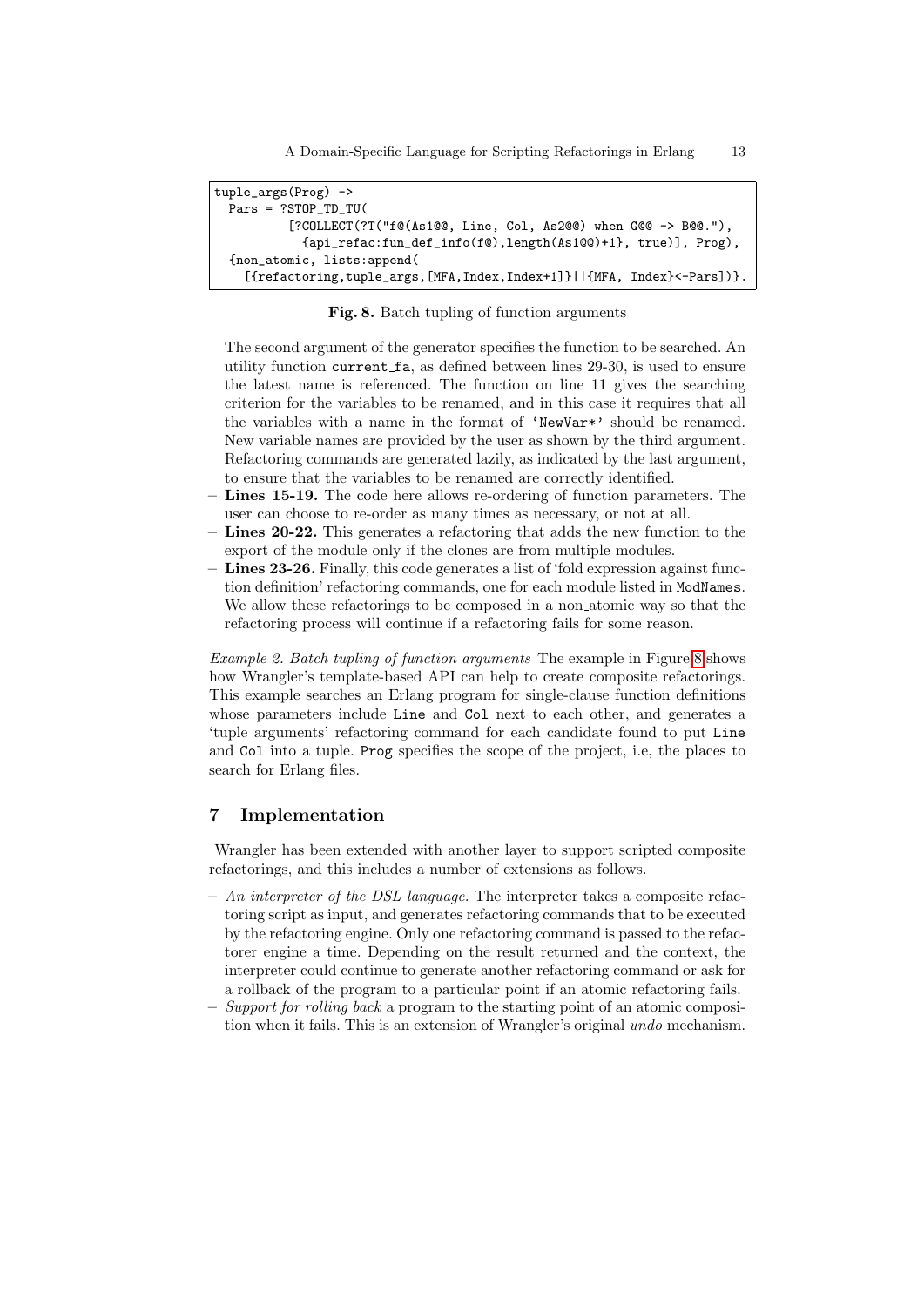#### 14 Huiqing Li and Simon Thompson

- $-$  A command generator for each primary refactoring as discussed in Section [5.1.](#page-7-1)
- A mechanism for recording each primitive refactoring command executed. Wrangler records each primitive refactoring command executed and the result returned during the execution of a composite refactoring. This information provides valuable insights into the refactoring commands generated/executed, as well as the reason of failure if some refactorings fail during the execution.
- $A$  generic composite refactoring behaviour. A behaviour in Erlang is an application framework that is parameterized by a callback module. The behaviour solves the generic parts of the problem, while the callback module solves the specific parts. In this spirit, a behaviour, named *gen\_composite\_refac*, has been implemented especially for composite refactorings. Two callback functions are specified by the behaviour. To implement a composite refactoring, the user needs to create a callback module, implement and export the callback functions. Once the callback module is compiled, the refactoring can be invoked and tested from the IDE. The result can be previewed before being committed/aborted. A composite refactoring can also be undone.

#### 8 Related Work

The idea of composite refactorings was proposed by Opdyke [\[14\]](#page-14-14), and investigated by Roberts [\[15\]](#page-14-15). This work focused on the derivation of a composite refactoring's preconditions from the pre- and postconditions of its constituent refactorings. This is non-trivial because when performing refactorings  $R_1, R_2, \ldots, R_n$ sequentially, performing  $R_i$  may establish, or invalidate, the pre-conditions of  $R_i, j > i$ . Ó Cinnéide [\[12\]](#page-14-12) extends Roberts' approach in various ways including static manual derivation of pre- and postconditions for a composite refactoring.

ContTraCT is an experimental refactoring editor for Java developed by G. Kniesel, et. al. [\[11\]](#page-14-11). It allows composition of larger refactorings from existing ones. The authors identify two basic composition operations: AND- and ORsequence, which correspond to the atomic and non-atomic composition described in this paper. A formal model based on the notion of backward transformation description is used to derive the preconditions of an AND-sequence.

While the above approaches could potentially detect a composition that is deemed to fail earlier, they suffer the same limitations because of the static nature of the composition. Apart from that, the derivation of preconditions and postconditions requires preconditions to be atomic and canonical. In contrast, our approach might be less efficient when a composite refactoring fails because of the conflict of pre-conditions, but it allows dynamic and lazy generations of refactoring commands, dynamic generation of parameter values, conditional composition of refactorings, rich interaction between users and the refactoring engine, etc. Our approach is also less restrictive on the design of underlying refactoring engine.